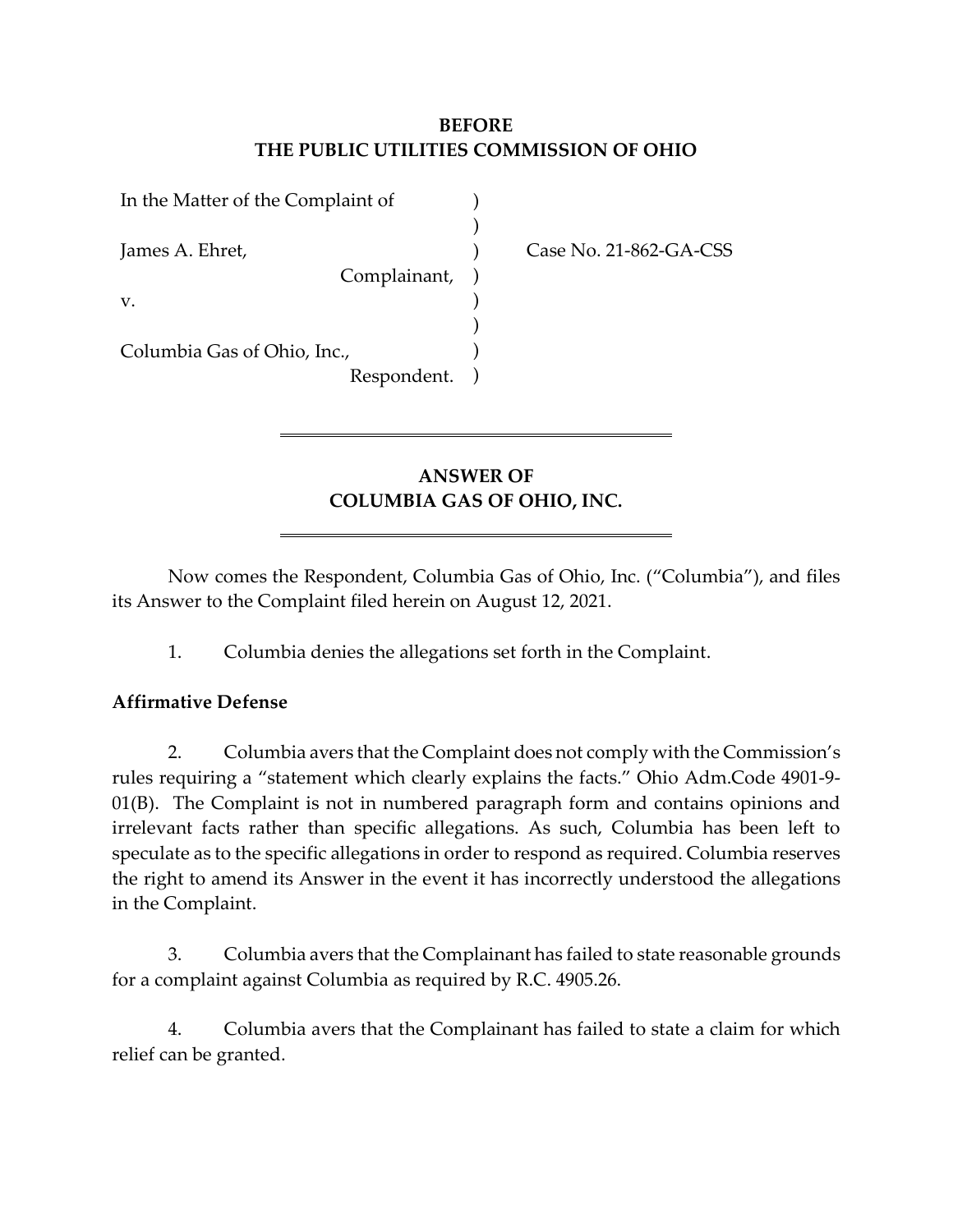5. Columbia avers that it has complied with all applicable Ohio statutes, the Commission's rules and regulations, and Columbia's tariff.

6. Columbia reserves the right to raise other defenses as warranted by discovery in this matter.

Respectfully submitted by,

### **COLUMBIA GAS OF OHIO, INC.**

/s/ *John R. Ryan* 

John R. Ryan, Senior Counsel (0090607) P.O. Box 117 290 W. Nationwide Blvd. Columbus, Ohio 43216-0117 Telephone: (614) 285-2220 E-mail: johnryan@nisource.com

(Willing to accept service by e-mail)

Attorney for **COLUMBIA GAS OF OHIO, INC.**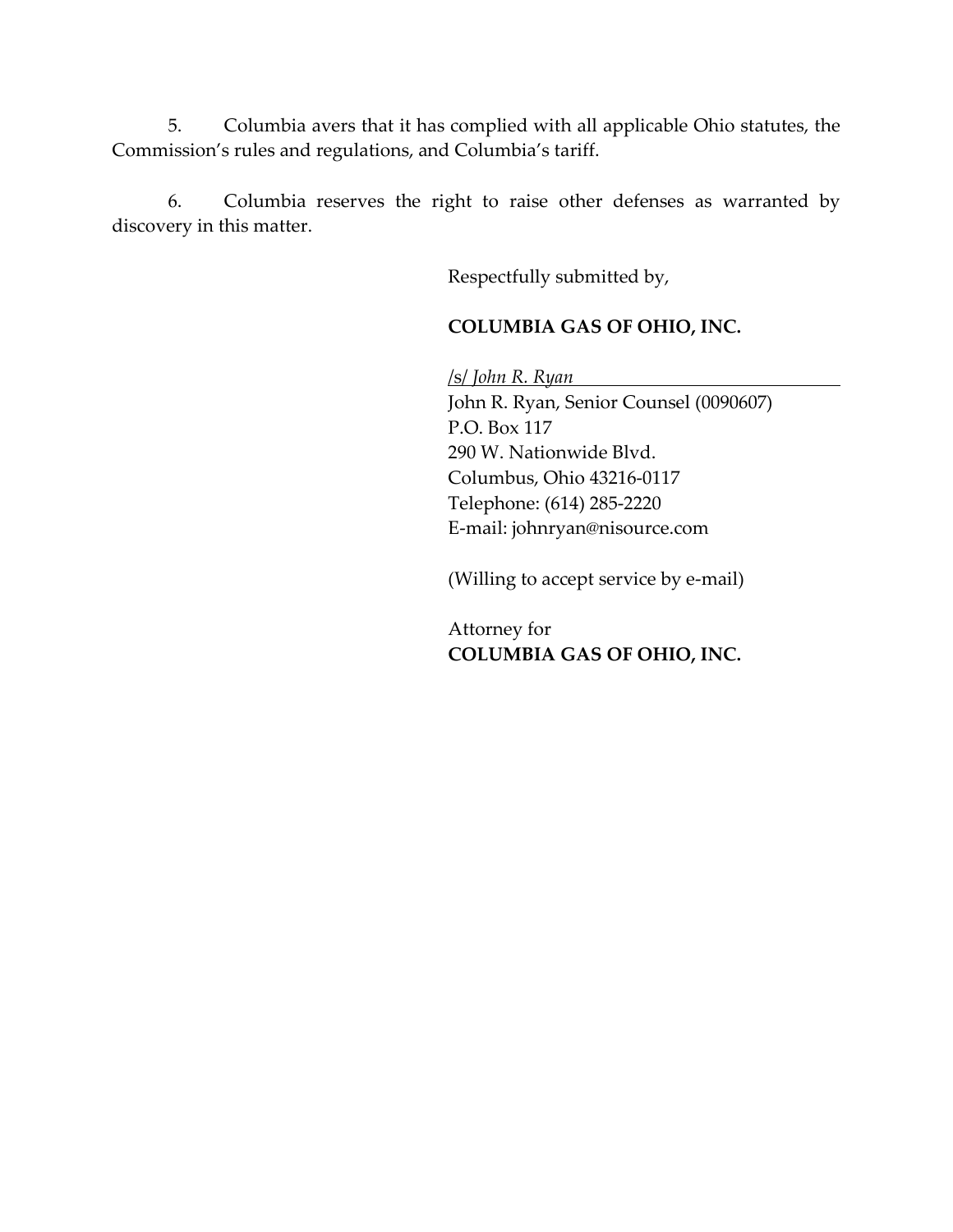#### **CERTIFICATE OF SERVICE**

The Public Utilities Commission of Ohio's e-filing system will electronically serve notice of the filing of this document on the parties referenced on the service list of the docket card who have electronically subscribed to the case. In addition, the undersigned hereby certifies that a copy of the foregoing document is also being served via ordinary U.S. Mail, postage prepaid on the 30th day of August, 2021 upon the parties listed below.

/s/ *John R. Ryan*

John R. Ryan

Attorney for **COLUMBIA GAS OF OHIO, INC.** 

James A. Ehret 3 Gerard Drive Norwalk, Ohio 44857